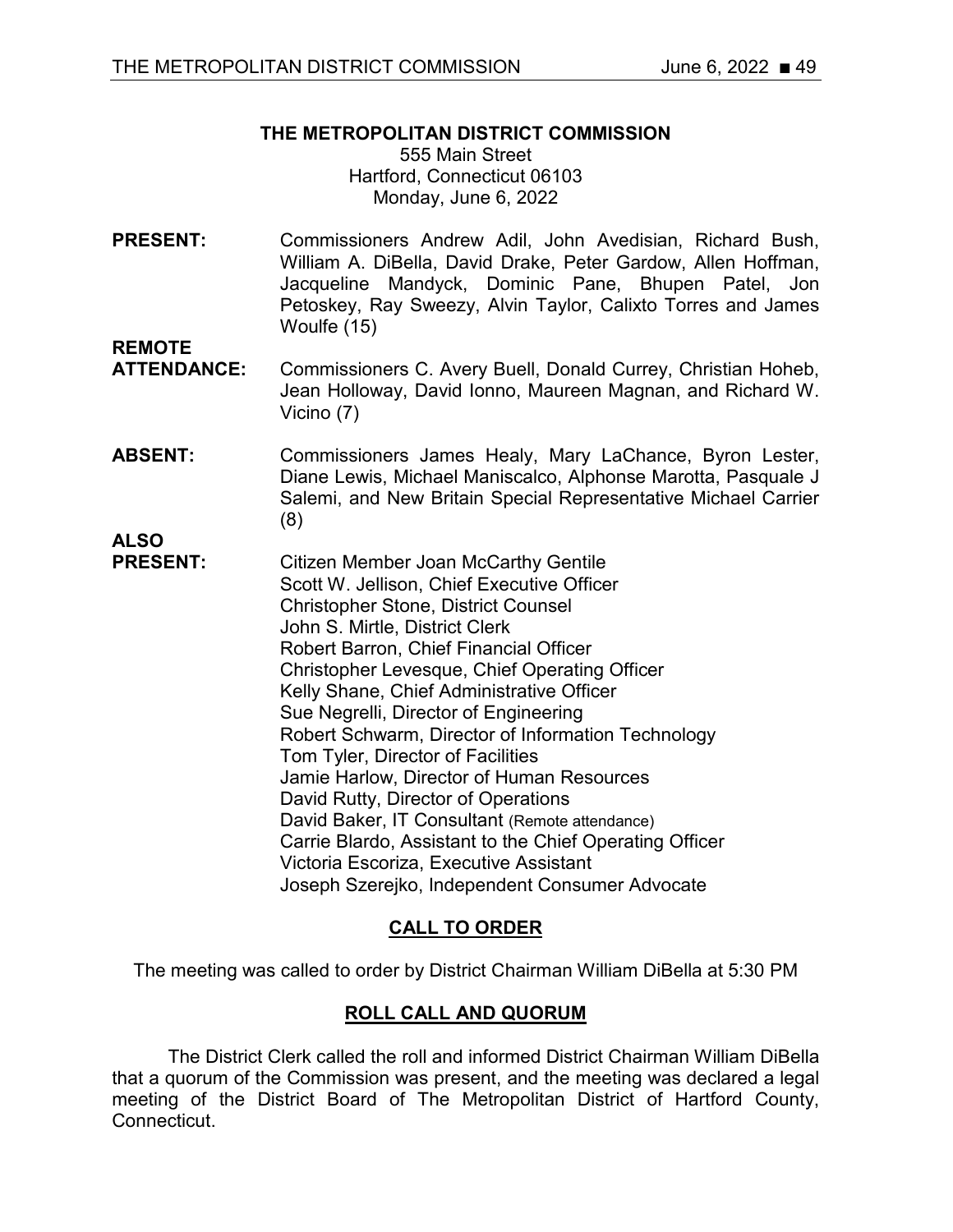## **PLEDGE OF ALLEGIANCE**

Those in attendance stood and recited the Pledge of Allegiance

### **APPROVAL OF MINUTES**

*On motion made by Commissioner Avedisian and duly seconded, the meeting minutes of May 2, 2022 were approved.* 

#### **PUBLIC COMMENTS RELATIVE TO AGENDA ITEMS**

No one from the public appeared to be heard.

#### *Commissioner Petoskey entered the meeting at 5:34 PM*

#### **REPORT FROM CHIEF EXECUTIVE OFFICER**

Chief Executive Officer Scott Jellison updated Commissioners on a draft letter received from DEEP regarding the Integrated Plan, Colebrook Reservoir, resuming water shutoffs for the first time in 2 years, water shutoffs for customers who have refused access to replace water meters or radio frequency devices for long durations, as well as the MDCs inability to recruit enough lifeguards to open recreation at Lake McDonough.

### **REPORT FROM DISTRICT COUNSEL**

District Counsel Christopher Stone updated Commissioners on the State Claims Commissioner granting release of the MDC initial complaint over nonpayment by the state for groundwater discharge at the Hartford landfill, the Colebrook petition for declaratory ruling, and the proposed Memorandum of Understanding on outstanding issues with City of Hartford.

#### **OPPORTUNITY FOR GENERAL PUBLIC COMMENTS**

No one from the public appeared to be heard.

**Commissioner Sweezy made a motion to vote to amend the agenda, to add a new item: "***CONSIDERATION AND POTENTIAL ACTION RE: ENCROACHMENT AGREEMENT – 77 & 105 PROGRESS DRIVE, WETHERSFIELD***". The motion passed without objection.**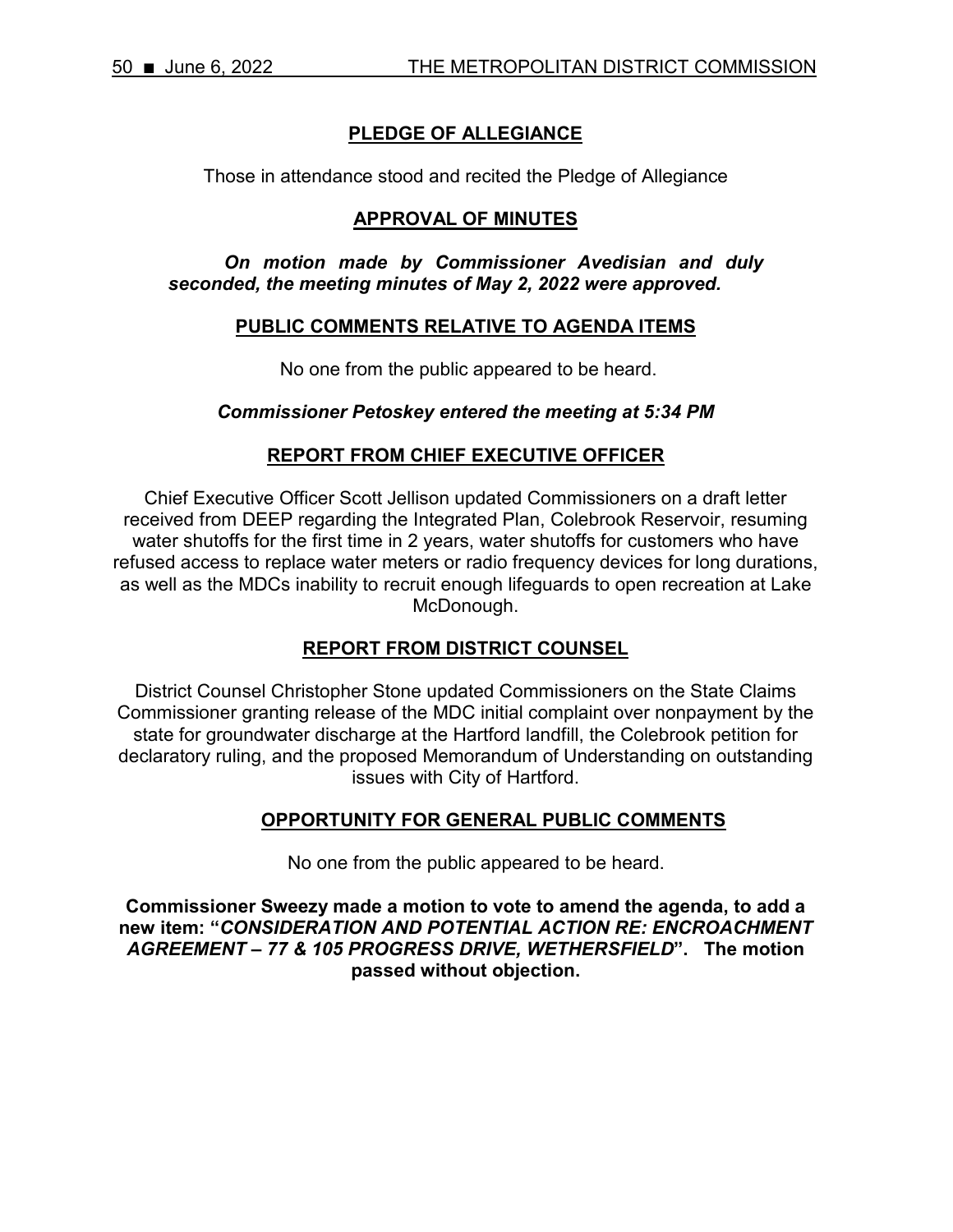## **77 & 105 PROGRESS DRIVE, WETHERSFIELD ENCROACHMENT AGREEMENT**

#### To: District Board for consideration on June 6, 2022

In a letter dated May 10, 2022, James P. Cassidy, P.E., of Hallisey, Pearson & Cassidy Engineering Associates, Inc., on behalf of Wethersfield Technology Group, LLC and Young Pharmaceuticals, Inc., the owner and tenant, respectively, of the above-referenced property (the "Property"), have requested permission from The Metropolitan District ("MDC" or "District") to encroach on the MDC's existing 20-foot sanitary sewer easement, encompassing an existing 8-inch sanitary sewer, situated on the Property ("ROW") for the purpose of constructing and installing site improvements for and in connection with a proposed office and distribution building development project.

The proposed work entails: (i) earth moving (fill within the ROW at a maximum grade change of 4 feet), (ii) raising the existing manhole, (iii) installing a 6-inch PVC lateral connection to the existing 8-inch sanitary sewer, and (iv) installing stormwater system infrastructure (18-inch RCP pipe), all within such ROW as shown on the accompanying map (collectively, the "Improvements"). The proposed drainage piping will be installed above the existing sanitary sewer with a minimum of four feet of vertical clearance between this sewer and such piping. The existing sanitary sewers were built in 1995 and the easement across the Property was conveyed to and acquired by the MDC pursuant to a Developers' Permit Agreement entitled "Wethersfield Industrial Park" and an easement filed on the Town of Wethersfield Land Records in Volume 590, at Pages 261-263.

MDC staff has concluded that the Improvements are minor and that there will be no detriment to the sanitary sewer infrastructure as a result, provided Wethersfield Technology Group, LLC and Young Pharmaceuticals, Inc. (collectively, the "Owner") enter into and execute an encroachment agreement with the MDC, whereby Owner complies with the following conditions and other conditions required hereby.

Owner has agreed to the following conditions in order to satisfy the District's concerns for protection of the existing sanitary sewer located within the Property and to maintain accessibility along the length of the MDC's 20-foot easement:

1. Care must be taken during the performance of work for the Improvements or any maintenance, repair or replacement of the same not to disturb the existing sanitary sewer. All heavy construction equipment and materials must be located outside of the limits of the ROW when not in use. Any earth moving equipment that will be utilized on the ROW over and adjacent to the existing sanitary sewer shall be reviewed and approved by District staff prior to mobilization to the site. Any damage to the existing sanitary sewer caused by any construction, maintenance, repair, replacement or associated activities within the ROW shall be the responsibility of the Owner.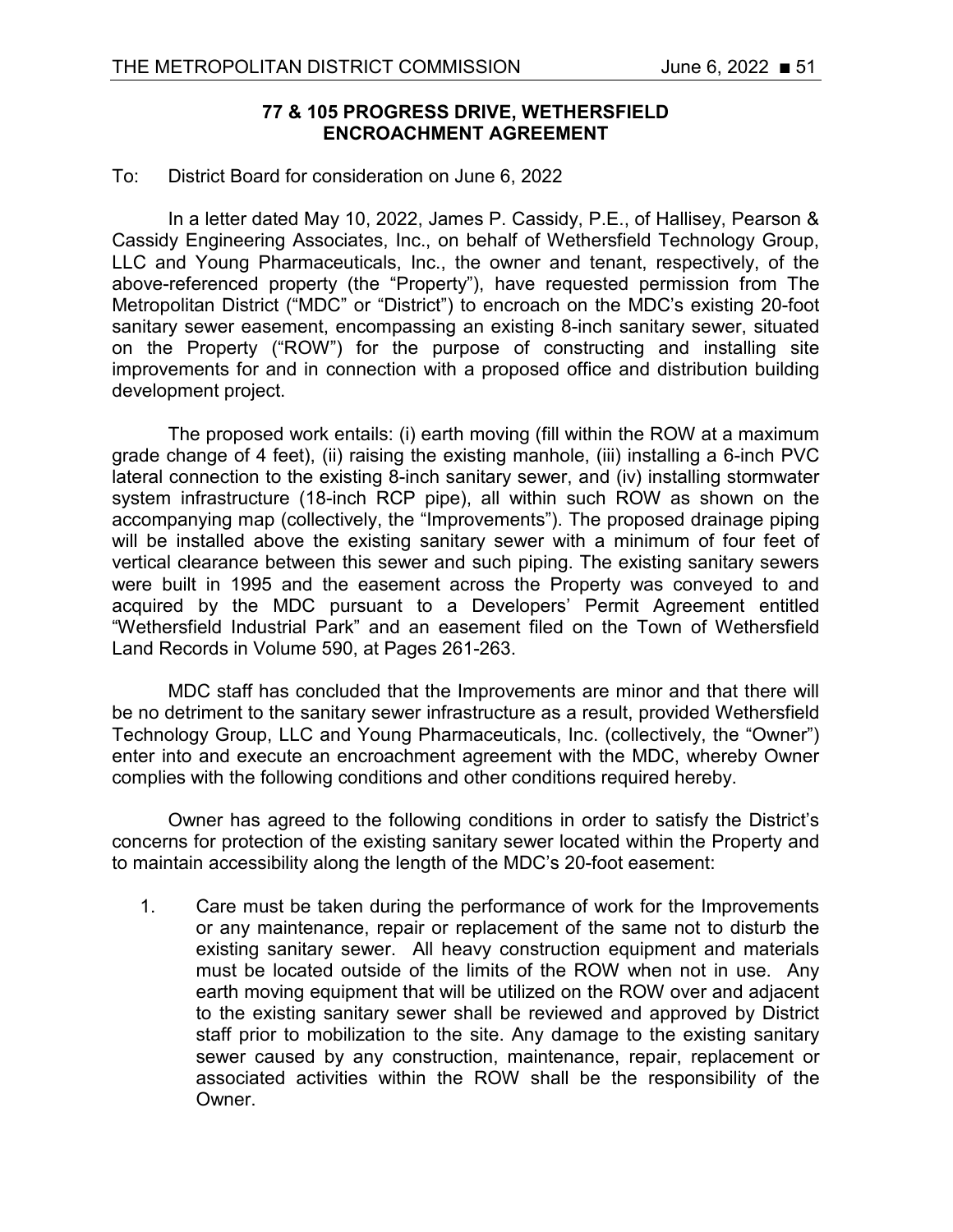- 2. No additional permanent improvements, other than the proposed Improvements, shall be located within the ROW.
- 3. The District reserves the right to remove Improvements within the ROW at any time if so required for maintenance, repair or replacement of the sanitary sewer. Owner shall bear any additional maintenance, repair or replacement costs necessitated by the presence of Improvements within the ROW, including any such costs incurred by the District.
- 4. In the event of a sewer emergency caused by the proposed excavation described above, the Owner shall provide, install, operate and remove, at the Owner's expense, an appropriately sized bypass pump and appurtenances.
- 5. Taking into account that the Owner constructed or caused the construction of the building in close proximity to the sewer, the Owner shall also bear all responsibility and restoration costs for any damage to the building and appurtenances and/or building foundation caused by such proposed excavation and any subsequent excavation performed by or on behalf of Owner, the MDC or any other party, except to the extent of any negligence by MDC or any other party acting on its behalf in performing any such subsequent excavation.
- 6. An MDC or MDC hired-consultant inspector must be on the job site whenever work is being performed within the ROW, and Owner shall be responsible for the cost and expense of such inspector. Any construction of the Improvements as well as any subsequent construction, maintenance, repair or replacement of the Improvements shall conform to District standards and 48-hours advance notice must be given to the District and a preconstruction meeting shall be held prior to commencing any such activities within the ROW, except in the case of an emergency, in which case notice must be provided to the District as soon as practicable. Such inspector shall have the unilateral right to halt performance of any such work in the event the integrity of the sewer is in any way threatened as determined by such inspector in his or her sole and absolute discretion.
- 7. The Owner shall perform a CCTV inspection, witnessed by an MDC inspector, of the existing sanitary sewer in the areas of the construction prior to and upon completion of backfilling and restoration of the excavated areas. The videos will be delivered to the District for the purposes of assessing the pre- and post-activity conditions of the sanitary sewer.
- 8. The Owner shall maintain the District's standard form of insurance as stipulated in the MDC's most current Guidance Manual for Developers' Permit Agreements, which insurance shall remain in force and effect during the performance of any work with in the ROW pursuant to the encroachment contemplated herein.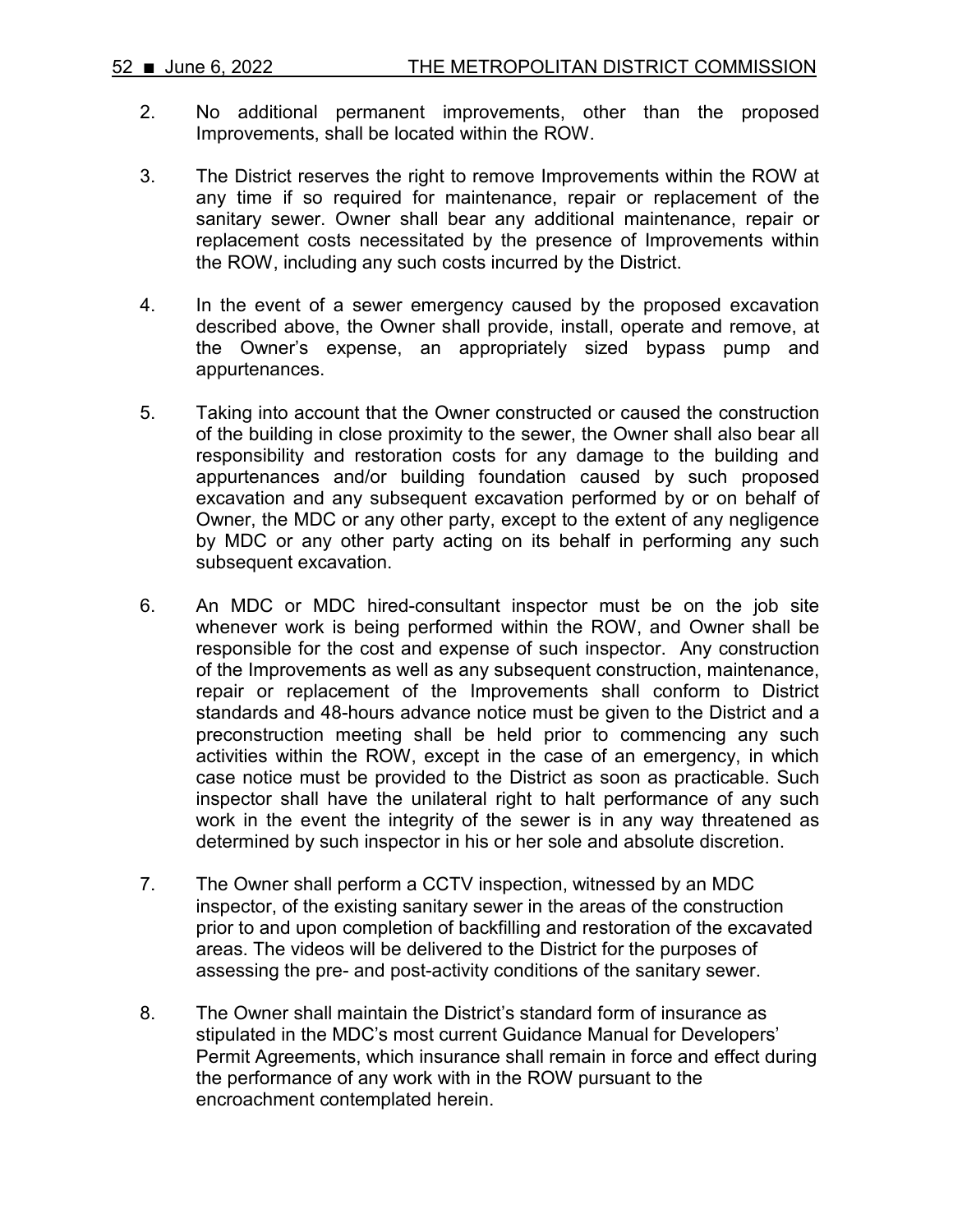Staff has reviewed this request and considers it feasible, subject to the terms and conditions herein.

Accordingly, a formal, written encroachment agreement shall be entered into and executed by Owner and MDC, which agreement shall include the above conditions and any other conditions set forth herein, and filed on the Town of Wethersfield Land Records.

It is RECOMMENDED that it be

- VOTED: That the District Board approve passage of the following resolution:
- RESOLVED: That the Chairman or Vice Chairman of the District Board be authorized to execute an agreement, with the above conditions and subject to approval of form by District Counsel, granting permission to Owner to encroach upon the existing 20-foot sanitary sewer easement situated on the Property in order to: (i) perform the work for the Improvements in connection with the planned redevelopment of the Property as shown on plans submitted by Hallisey, Pearson and Cassidy Engineering Associates, Inc., "Map Showing Proposed Encroachment on Existing 20' Wide Sanitary Sewer Easement Prepared for: Young Pharmaceuticals, Inc., #105 Progress Drive, Wethersfield, Connecticut", Sheet 1 of 4, and (ii) maintain, repair and replace such Improvements, provided that: (a) the District shall not be held liable for any cost or damage of any kind from the present and in the following years as a result of any encroachment authorized hereby, (b) Owner shall reimburse MDC for any attorney fees and other costs incurred by MDC in enforcing the encroachment agreement, and (c) such agreement shall not be effective until fully executed by the District and Owner, and recorded on the Wethersfield Land Records. In the event that such full execution and recording does not occur within three (3) months of the date this resolution is passed by the District Board, then such resolution shall be null and void, and of no further force and effect.

Respectfully submitted,

John S. Mirtle, Esq. District Clerk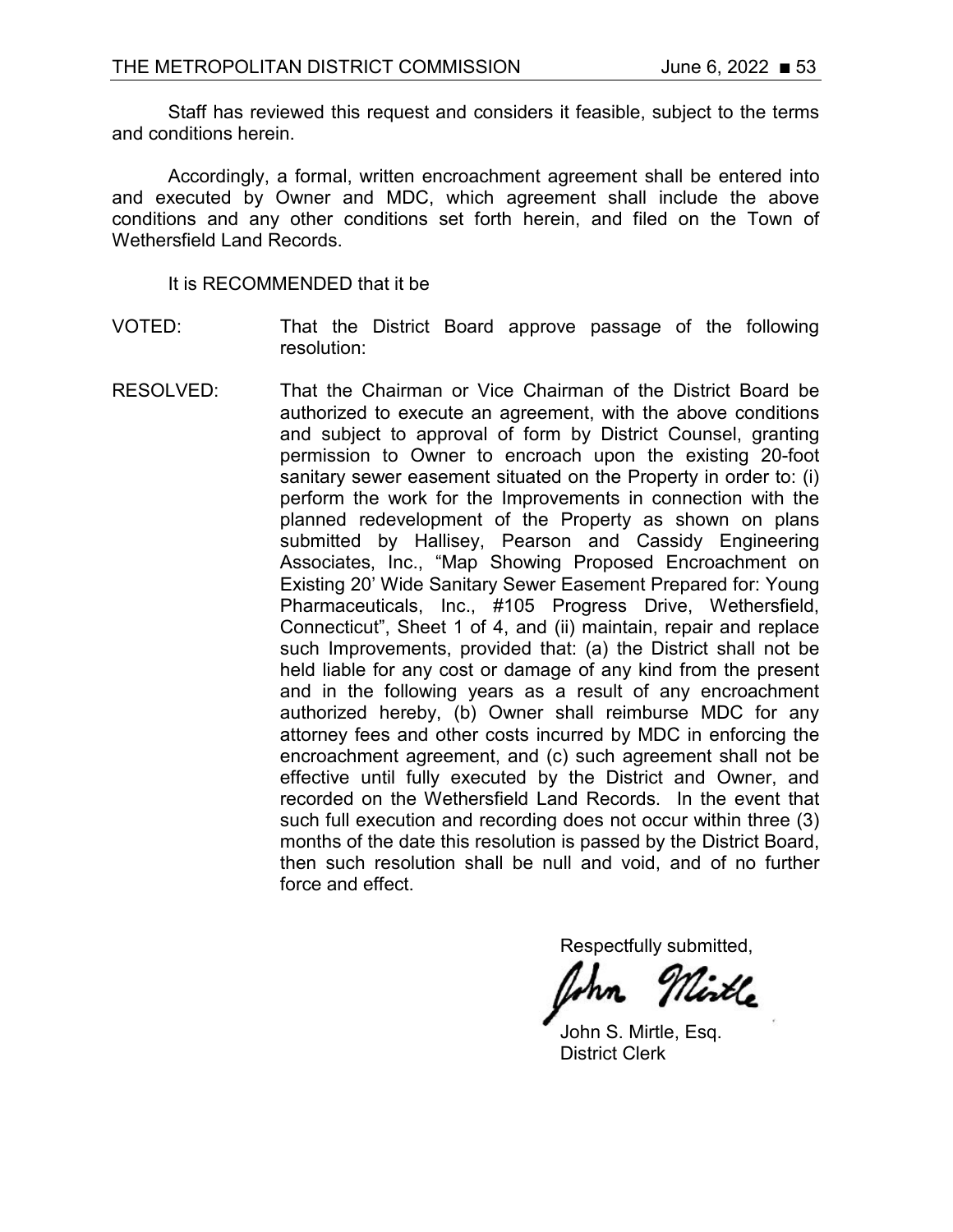**HALLISEY, PEARSON & CASSIDY Engineering Associates, Inc.** 630 Main Street

TELEPHONE: (860) 529-6812 FAX: (860) 721-7709 Paul A. Hallisey, P.E. & L.S. James P. Cassidy, P.E.

May 10, 2022

Michael T. Curley, P.E. Manager of Technical Services The Metropolitan District Engineering and Planning Department 555 Main Street Hartford, CT 06103

Cromwell, CT 06416-1444

Dear Mr. Curley:

#### RE: Application for Encroachment Permit at 77 & 105 Progress Drive, Wethersfield, Connecticut - Young Pharmaceuticals, Inc., Applicant and Wethersfield Technology Group, Owner

As you are aware, Young Pharmaceuticals, Inc. has received all necessary municipal approvals to construct a two-story 10,380 sq. ft. office and distribution building, 42 parking spaces, and related improvements, on the property known as 105 Progress Drive, Wethersfield, Connecticut, The property is presently encumbered by a 20' sanitary sewer easement in favor of the MDC along the westerly and northerly boundary lines. The adjacent property to the west, 77 Progress Drive, is also encumbered by this easement. Both properties are owned by Wethersfield Technology Group.

The applicant is respectfully requesting an encroachment permit in order to construct a drainage outlet line from the Proposed Stormwater Quality Basin #1 across this easement and to be allowed to place fill and raise the grade approximately 4' along a portion of this easement. The area of encroachment on 77 Progress Drive would be 1,574 sq. ft. or 0.0362 acres. The area of encroachment on 105 Progress Drive would be 4,373 sq. ft. or 0.1004 acres. The locations of these encroachments are shown on Sheet 1 of 4, Map Showing Proposed Encroachment on Existing 20' Wide Sanitary Sewer Easement.

The submitted plans include a Site Grading and Drainage Plan, Sheet 2 of 4, to address grading within the Right-of-Way and by the sanitary sewer manhole. Sheets 3 and 4, Sanitary Sewer Plan/Profile and Sanitary Sewer Sections, show the elevations of the outlet pipe and the proposed sewer line as they cross the easement and as the sewer line connects to the proposed building.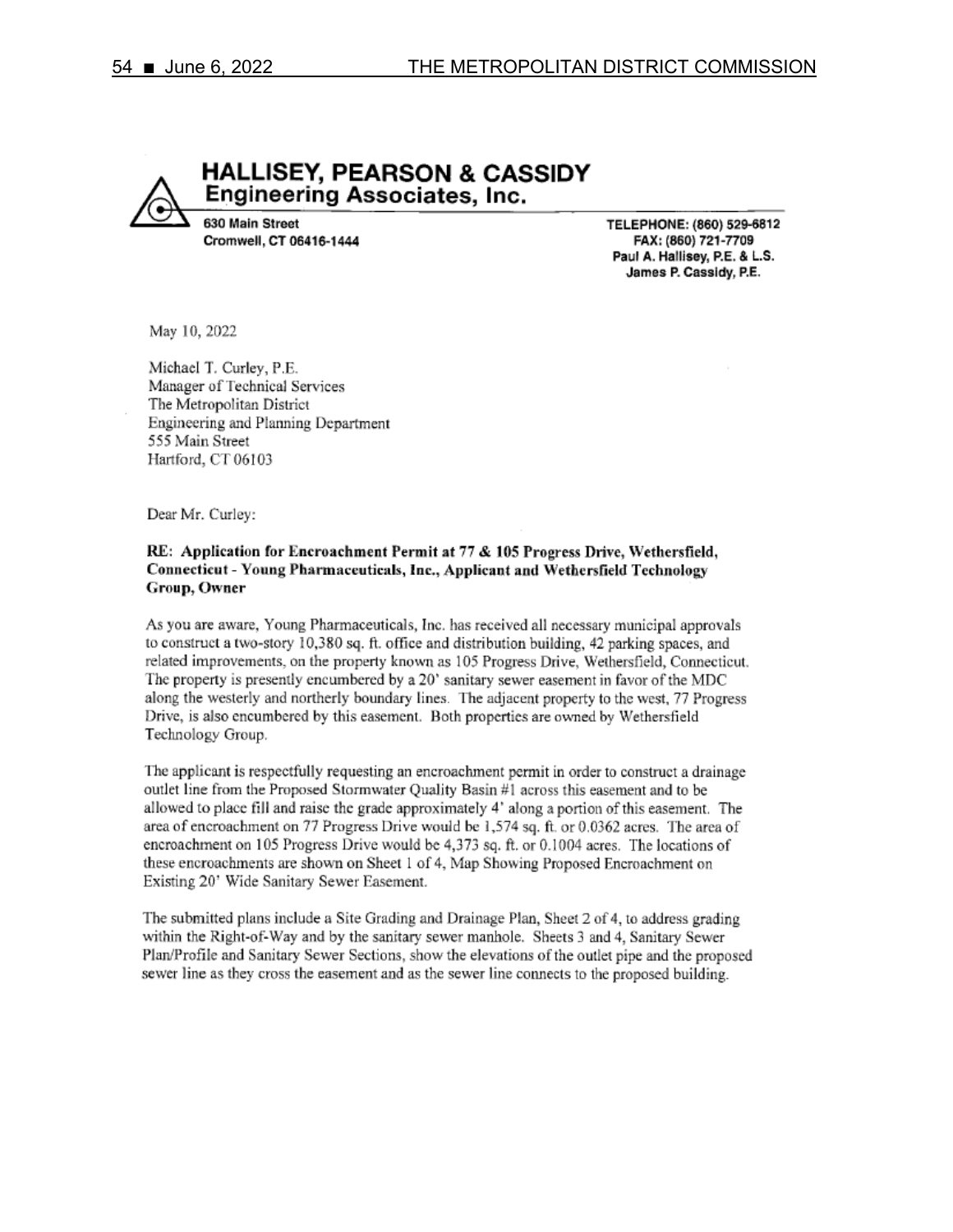In addition to the two sets of the plan sheets listed above, I have enclosed a check in the amount of \$540.00 for the application fee. I am requesting that this matter be considered at the next regularly scheduled meeting of the MDC and that the encroachment permit requested herein be granted. Thank you.

Sincerely,

James P. Cassidy, P.E.



*On motion made by Commissioner Adil and duly seconded, the report was received and resolution adopted by unanimous vote of those present.*

### **BOARD OF FINANCE APPROVAL FOR STATE OF CONNECTICUT FINANCING CLEAN WATER FUND 728C**

To: District Board June 6, 2022

From: Board of Finance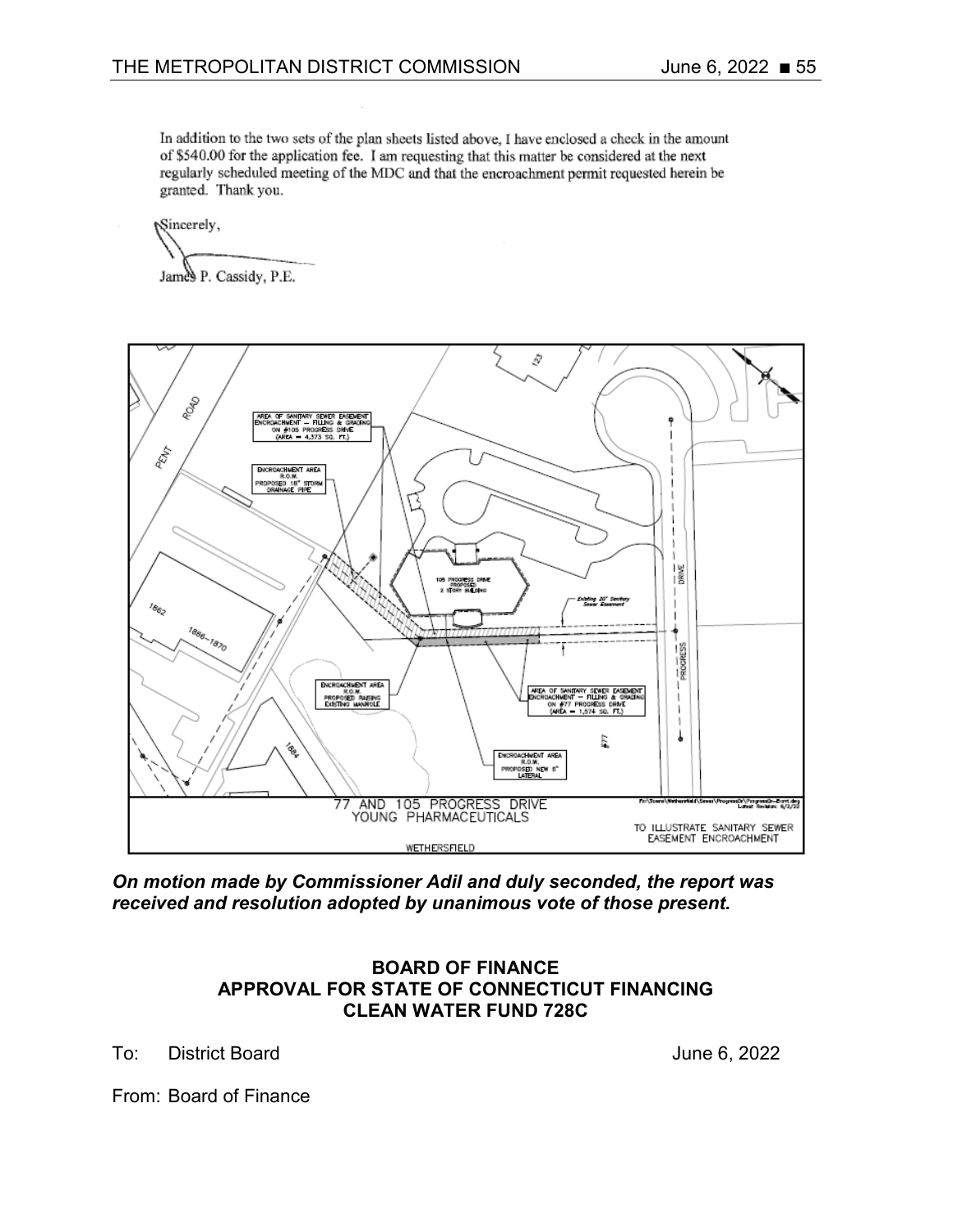Staff seeks approval from your Board to execute and deliver the Interim Funding Obligation and/or Project Loan Obligation to the State of Connecticut for CWF 728C, having a principal amount of \$72,135,684.53 and having an interest rate of 2.00%.

The low interest loan and grant will fund construction, construction administration and engineering services during construction for the South Hartford Conveyance and Storage Tunnel -Contract 3. Which includes construction of screening and pump station facilities for the South Hartford Conveyance and Storage Tunnel, including the tunnel pump station and control building, the grit and screening facility, odor control facilities, a head tank and force main, emergency electric generators, site restoration and wetlands mitigation, and other appurtenant equipment and facilities.

The State of Connecticut, through the Clean Water Fund Program, will provide \$138,722,470.25 in state funding with approximately \$66,586,785.72 in grants and \$72,135,684.53 in low interest loans at 2.00% to fund the expenses associated with this agreement.

Respectfully submitted,

John S. Mirtle, Esq. District Clerk

*On motion made by Commissioner Sweezy and duly seconded, the report was received and resolution adopted by unanimous vote of those present.*

### **PERSONNEL, PENSION & INSURANCE COMMITTEE AMENDMENT TO CLASSIFICATION SYSTEM – TREASURY RECEIVABLES ADMINISTRATOR**

To: District Board **District Board June 6, 2022** 

From: Personnel, Pension and Insurance Committee

Staff is recommending that the Job Specifications and Salary Grade be amended for the current *Treasury Receivables Administrator* classification from EE13 (range of \$97.876.59-\$127,239.57) to EE14 (\$102,767.46 to \$133,597.70) with no changes to the specification as attached.

This proposed salary grade amendment will align the *Treasury Receivables Administrator* with other Administrators at the MDC which are classified as EE14.

At a meeting of the Personnel, Pension and Insurance Committee held on May 11, 2022, it was: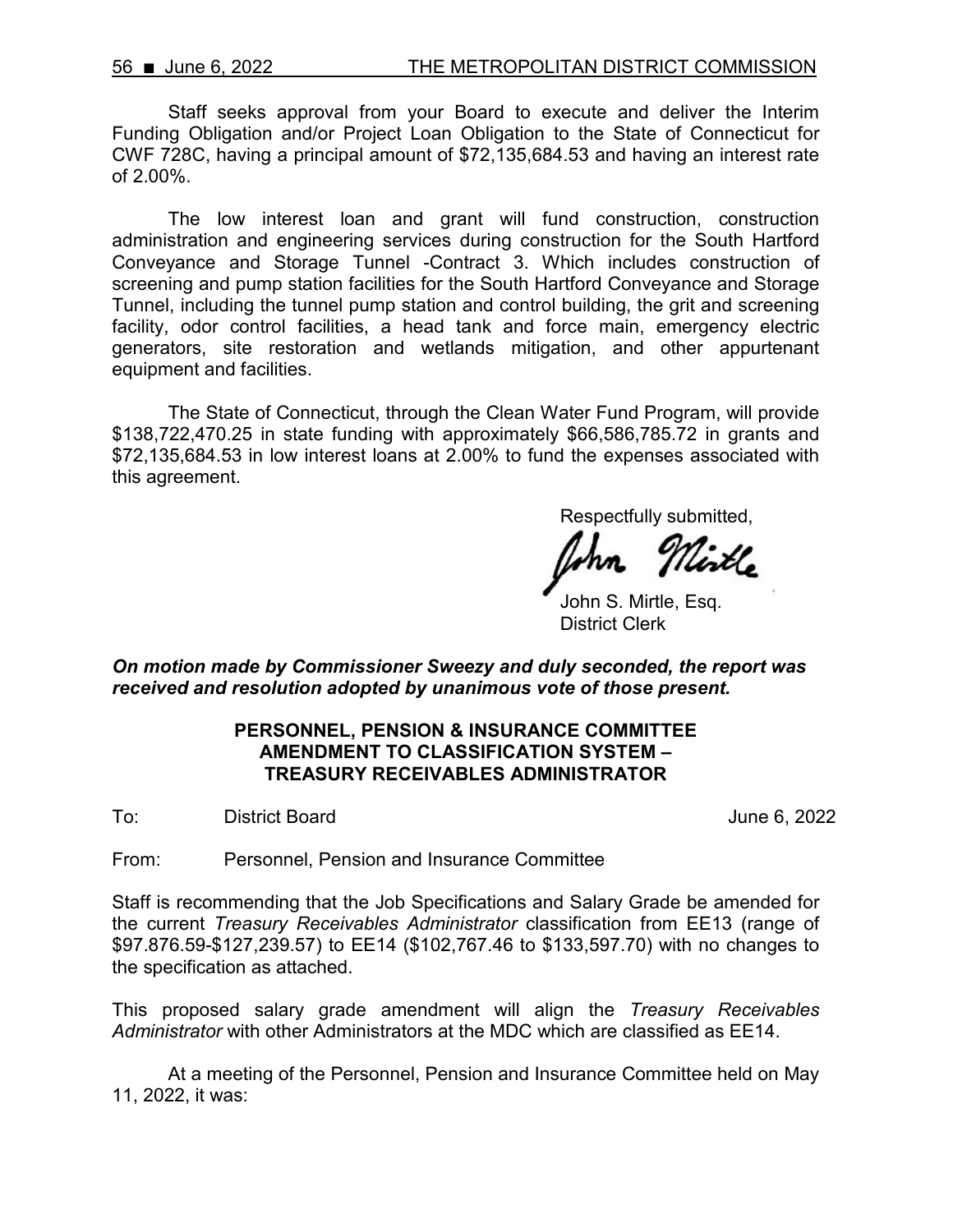VOTED: That the Personnel, Pension and Insurance Committee recommend to the District Board passage of the following resolution:

RESOLVED: That the Job Specification for *Treasury Receivables Administrator*  position be adopted and allocated to EE14 (copy of job specification attached).

Respectfully submitted,

John S. Mirtle, Esq. District Clerk

### **METROPOLITAN DISTRICT COMMISSION CLASSIFICATION DESCRIPTION CLASSIFICATION TITLE: TREASURY RECEIVABLES ADMINISTRATOR**

### **JOB SUMMARY**

The purpose of this classification is to perform professional-level work in the Treasury function of the organization. The Treasury Receivables Administrator is responsible for establishing and administering policies and procedures to ensure proper recording of customer payments to the appropriate accounts, and to ensure that all receivables due to the District are being paid in a timely manner by customers. This position also handles insurance claims for and against MDC for bodily injuries, property damage, and workers compensation injuries.

### **ESSENTIAL FUNCTIONS**

The following duties are normal for this position. The omission of specific statements of the duties does not exclude them from the classification if the work is similar, related, or a logical assignment for this classification. Other duties may be required and assigned.

- Administers and enforces collection policies and procedures
- Evaluates credit risk associated with accounts
- Develops strategies and goals to reduce exposure to account write-offs
- Manages relationship with third party collection resources and District counsel

• Reviews, prepares and analyzes accounts receivable aging reports for the areas of water rents, sewer & water Assessments, miscellaneous water billings, miscellaneous sewer billings and sewer user charges.

• Communicates with department heads to coordinate activities such as determining adequacy of allowances, resolving billing discrepancies, ensuring proper recording of liens, facilitating shut-off of severe delinquent accounts etc.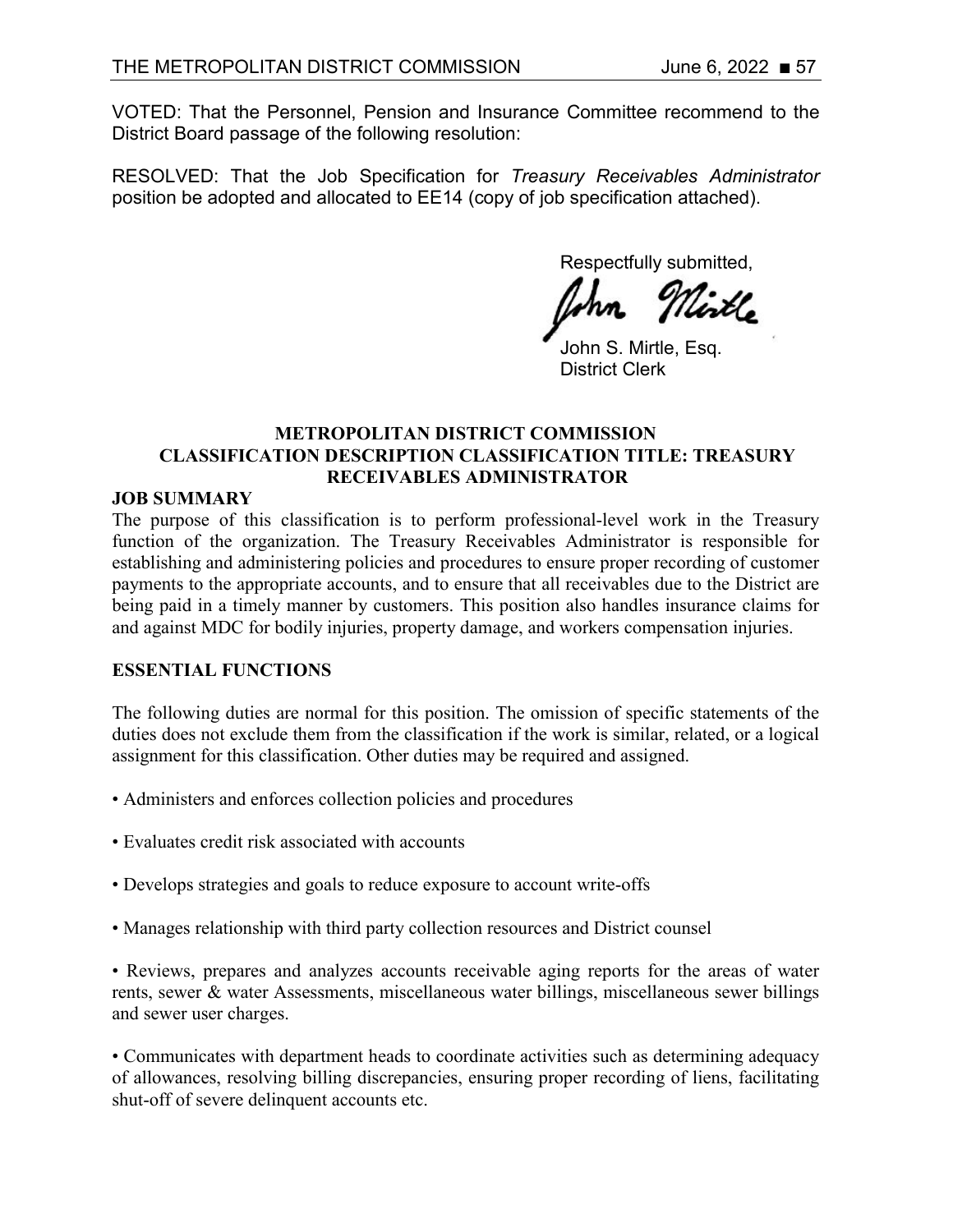• Hires, trains and supervises cash application and collections staff.

• Handles insurance claims for and against MDC for bodily injuries, property damage, and workers' compensation injuries. May authorize associated surveillance, settlements, indemnities, and claims.

• Assists with other financial projects as assigned.

• Operates a personal computer proficiently, and general office equipment as necessary to complete essential functions, to include highly-skilled use of word processing, spreadsheet, database, or other system software.

• Performs other related duties as required.

### **SUPERVISION RECEIVED**

Works under the general direction of the Manager of Treasury.

### **MINIMUM QUALIFICATIONS**

Bachelor's Degree in business administration, economics, finance, accounting or closely related field with a minimum of five (5) years of progressively responsible experience in the area of credit and/or collections including two (2) years supervisory and/or managerial experience in credit and or collections; or any equivalent combination of education, training and experience which provides the requisite knowledge, skills and abilities for this job.

#### **SPECIAL REQUIREMENTS**

Must have a valid driver's license.

Master's Degree in Business Administration and/or professional certifications are desirable.

#### **PERFORMANCE APTITUDES**

**Data Utilization**: Requires the ability to coordinate, manage, strategize, and correlate data and information. Includes exercise of judgment in determining time, place and/or sequence of operations. Includes referencing data analyses to determine necessity for revision of organizational components.

**Human Interaction**: Requires the ability to function in a supervisory/managerial capacity for a group of workers. Includes the ability to make decisions on procedural and technical levels.

**Equipment, Machinery, Tools, and Materials Utilization**: Requires the ability to operate, maneuver and/or control the actions of equipment, machinery, tools, and/or materials used in performing essential functions.

**Verbal Aptitude**: Requires the ability to utilize a wide variety of reference, descriptive, advisory and/or design data and information.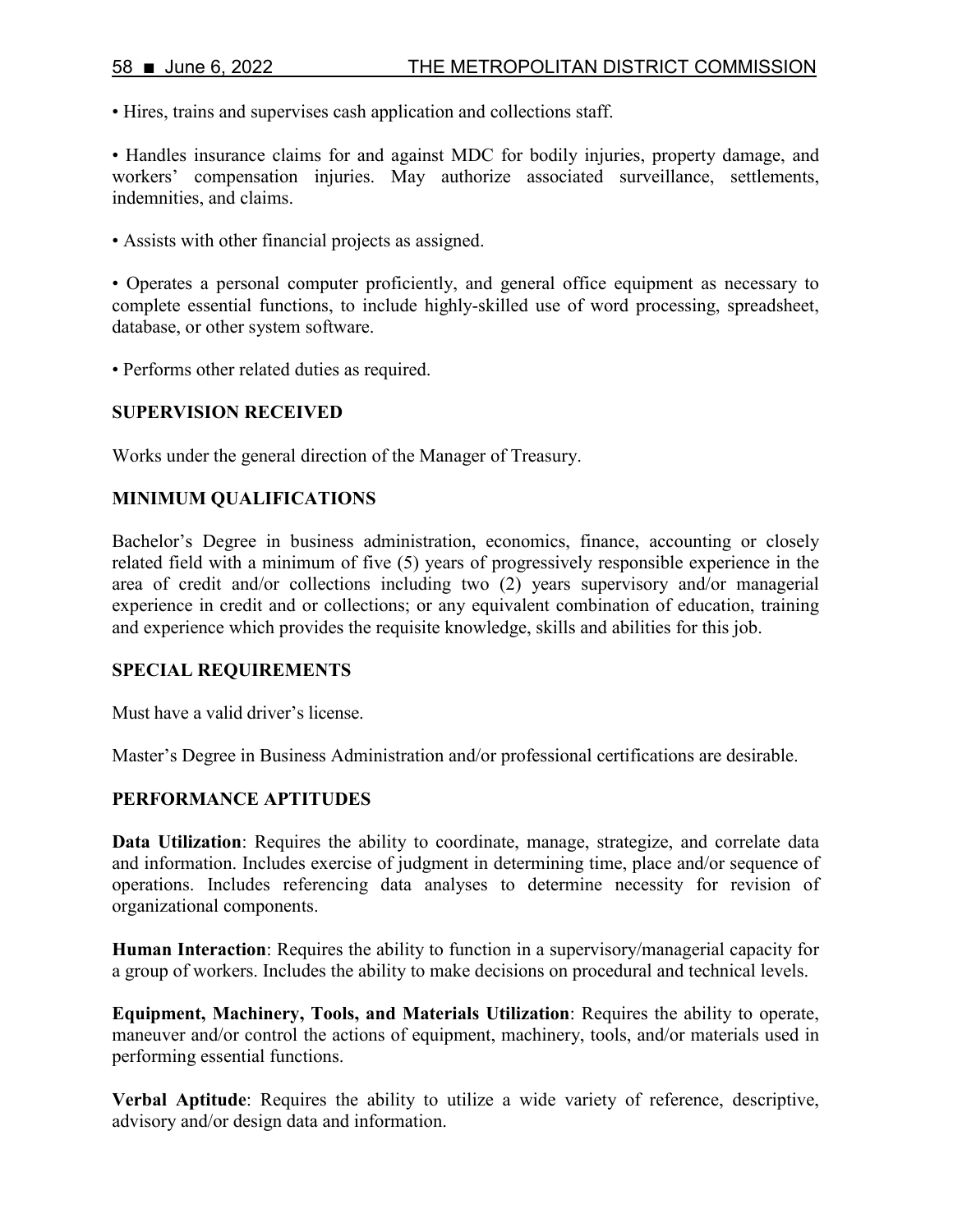**Mathematical Aptitude**: Requires the ability to perform addition, subtraction, multiplication and division; ability to calculate decimals and percentages; and may include ability to perform mathematical operations involving basic algebraic principles and formulas, and basic geometric principles and calculations.

**Functional Reasoning**: Requires the ability to apply principles of logical or synthesis functions. Ability to deal with several concrete and abstract variables, and to analyze major problems that require complex planning for interrelated activities that can span one or several work units.

**Situational Reasoning**: Requires the ability to exercise the judgment, decisiveness and creativity required in situations involving the direction, control and planning of an entire program or set of programs.

#### **ADA COMPLIANCE**

**Physical Ability**: Ability to perform tasks involving light physical effort. Frequently required to sit for a long period of time. Frequently required to use arms, hands and fingers to reach, handle, finger and feel objects and materials.

**Sensory Requirements**: Some tasks require the ability to perceive and discriminate visual and/or auditory cues or signals. Some tasks require the ability to communicate orally

**Environmental Factors**: Essential functions are regularly performed in an office setting without exposure to adverse environmental conditions.

*The Metropolitan District Commission is an Equal Opportunity Employer. In compliance with the Americans with Disabilities Act, the Commission will provide reasonable accommodations to qualified individuals with disabilities and encourages both prospective and current employees to discuss potential accommodations with the employer.*

#### *On motion made by Commissioner Sweezy and duly seconded, the report was received and resolution adopted by unanimous vote of those present.*

#### **PERSONNEL, PENSION & INSURANCE COMMITTEE PETITION FOR DISABILITY RETIREMENT**

To: District Board June 6, 2022

From: Personnel, Pension and Insurance Committee

Pursuant to Section G 1 b. of the General Ordinances, we are recommending that the Personnel, Pension and Insurance Committee approve a Disability Retirement effective July 1, 2022, for Mr. Ronald Spaulding. We have received the employee's written petition for consideration under the Disability Retirement provision. The employee's doctors have provided adequate medical information to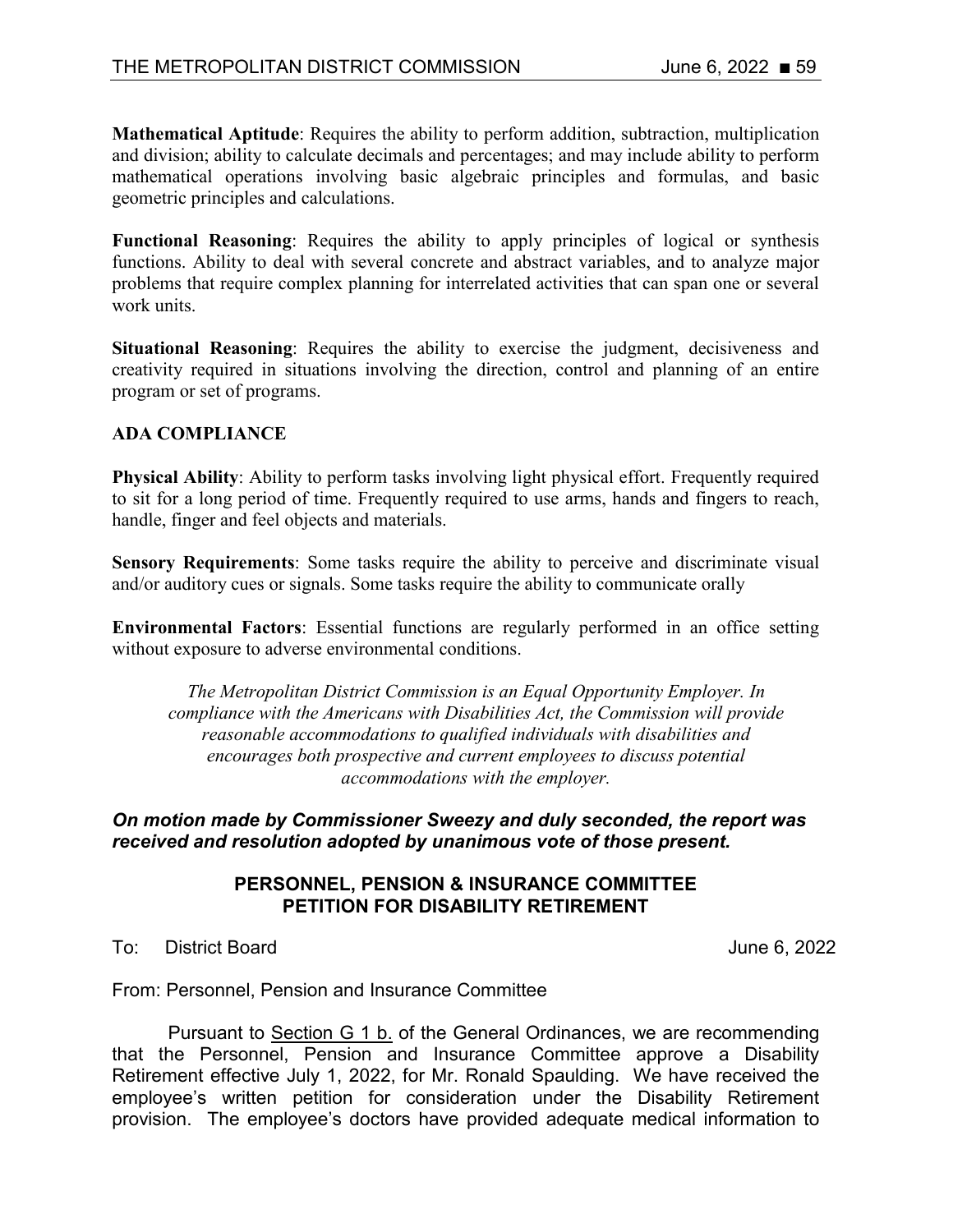support the condition that the employee is permanently disabled and cannot engage in any gainful occupation or employment and an independent medical review has confirmed this position.

A thorough review of this petition was conducted prior to advancing this recommendation for action.

The "General Ordinances" provides that disability retirement requests be confirmed against the following definition:

## "............*has become permanently disabled from engaging in any gainful occupation or employment.........."*

To conform to this definition, Staff is hereby directed to take the appropriate actions with all individuals approved for disability retirements to periodically confirm the continuing adherence to the definition which may include requests for tax reports and/or medical status reports.

Therefore, staff is recommending that the employee's petition for disability retirement be approved by this Committee.

> At a meeting of the Personnel, Pension & Insurance Committee held on May 11, 2022, it was:

- **VOTED:** That the Personnel Pension and Insurance Committee recommend to the District Board passage of the following resolution:
- **RESOLVED:** That effective July 1, 2022, Mr. Ronald Spaulding shall be approved for a Disability Retirement pursuant to the terms and conditions of the General Ordinances of the Metropolitan District Commission.

Respectfully submitted,

John S. Mirtle, Esq. District Clerk

*On motion made by Commissioner Sweezy and duly seconded, the report was received and resolution adopted by unanimous vote of those present.*

# **OPEB PAY-AS-YOU-GO EXCESS**

*Without objection, Chairman DiBella referred the OPEB Pay-As-You-Go excess discussion to the Personnel, Pension and Insurance Committee.*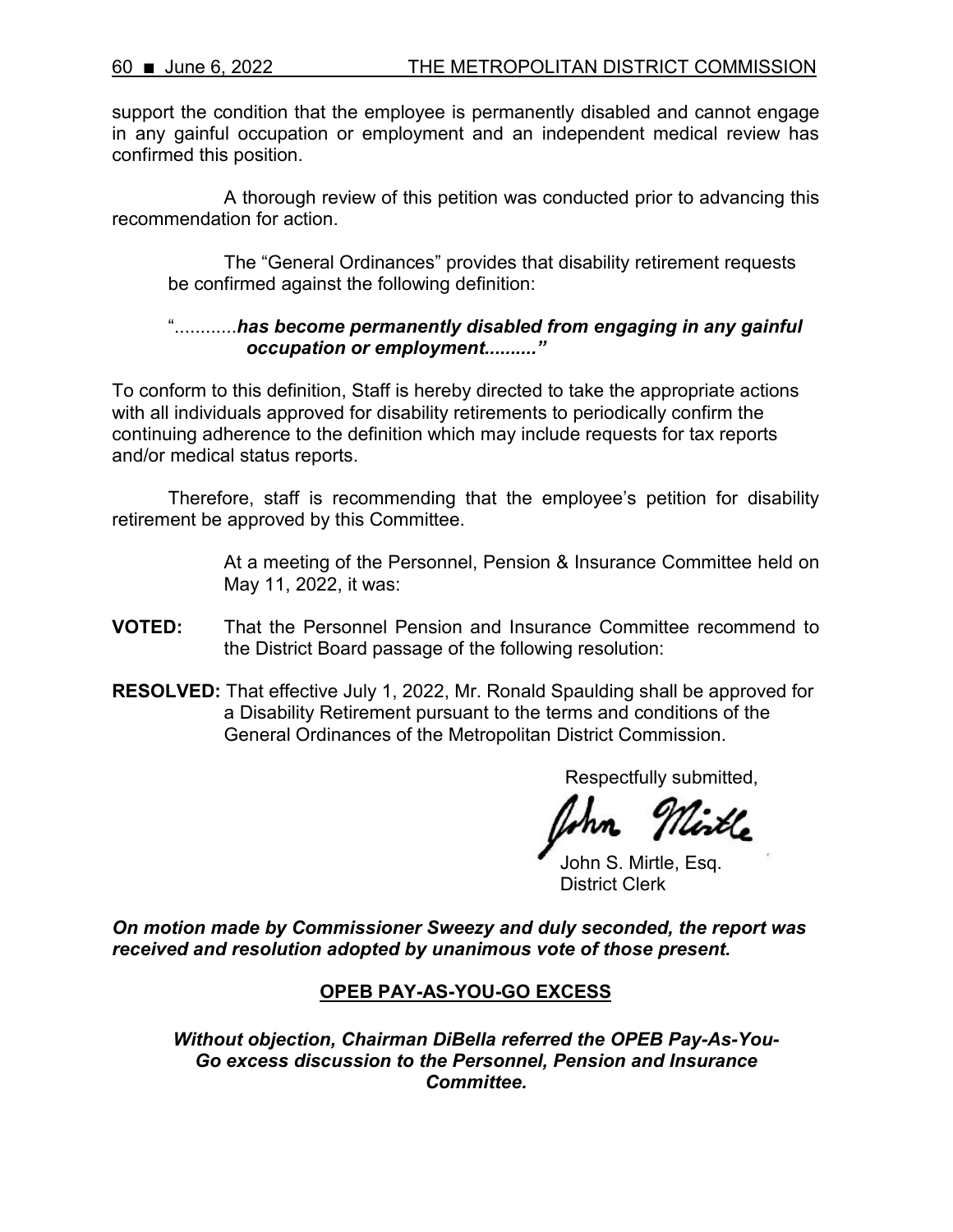### **PUBLIC COMMENTS**

Dolores Dunn of Waverly Street, Hartford spoke on behalf of Joan Facey of Hartford, and read the following written statement regarding flooding issues at Magnolia Street and Albany Avenue:

#### District Board, 06/06/2022

Good evening, Mr. Chairman and all other Commissioners, Staff, and others present here tonight. My name is Joan Facey, and I am back here tonight because MDC has not been responsive or responsible regarding my claims for the impacts of sewage that was allowed to reside in my basement for over 3 months. I will not be long, so I'll get to the issues raised by your staff and other commissioners at the BPW meeting.

- 1. I am not here seeking water damage caused by any Act of God events. The damage that I justly claim has been caused by raw untreated sewage that piled up in my basement for over 3 months. Please do not allow yourselves to conflate this issue with any flood events that occur in August of 2021. The sewage was backed up in my property and that of the church. I was not aware of this because every time I flushed it would end up in the basement. We enquired about the stench, but were told and were led to believe that it was probably coming from the catch basins outside.
- 2. By very conservative account, there were several hundred thousand gallons of raw sewage that backed up in these properties. It had nowhere else to go because the line was plugged, on MDC orders and supervision and permitting. I want to repeat for those commissioners who might harbor some reservation: the sewage had nowhere else to go, but the basements. The abandoned building next door was filled with dirt. Sewage could not have backed up into the abandoned basement which was filled. The dirt would have filled the abandoned pipe. This is contrary to the assertions made by Mr. Jellison.
- 3. The house connections from my building, the church and the abandoned property were interconnected. Contrary to what Mr. Jellison has stated, these three house connections could not hold within them more than 2 or 3 days of sewage. Your own staff should do the math and report to you. This means that after about 3 days between early June when the line was plugged and late August when we had the first storm, the basements would have already been filled with sewage. I appeal to you again, please order an engineering and or mathematical calculation for your knowledge. Failure to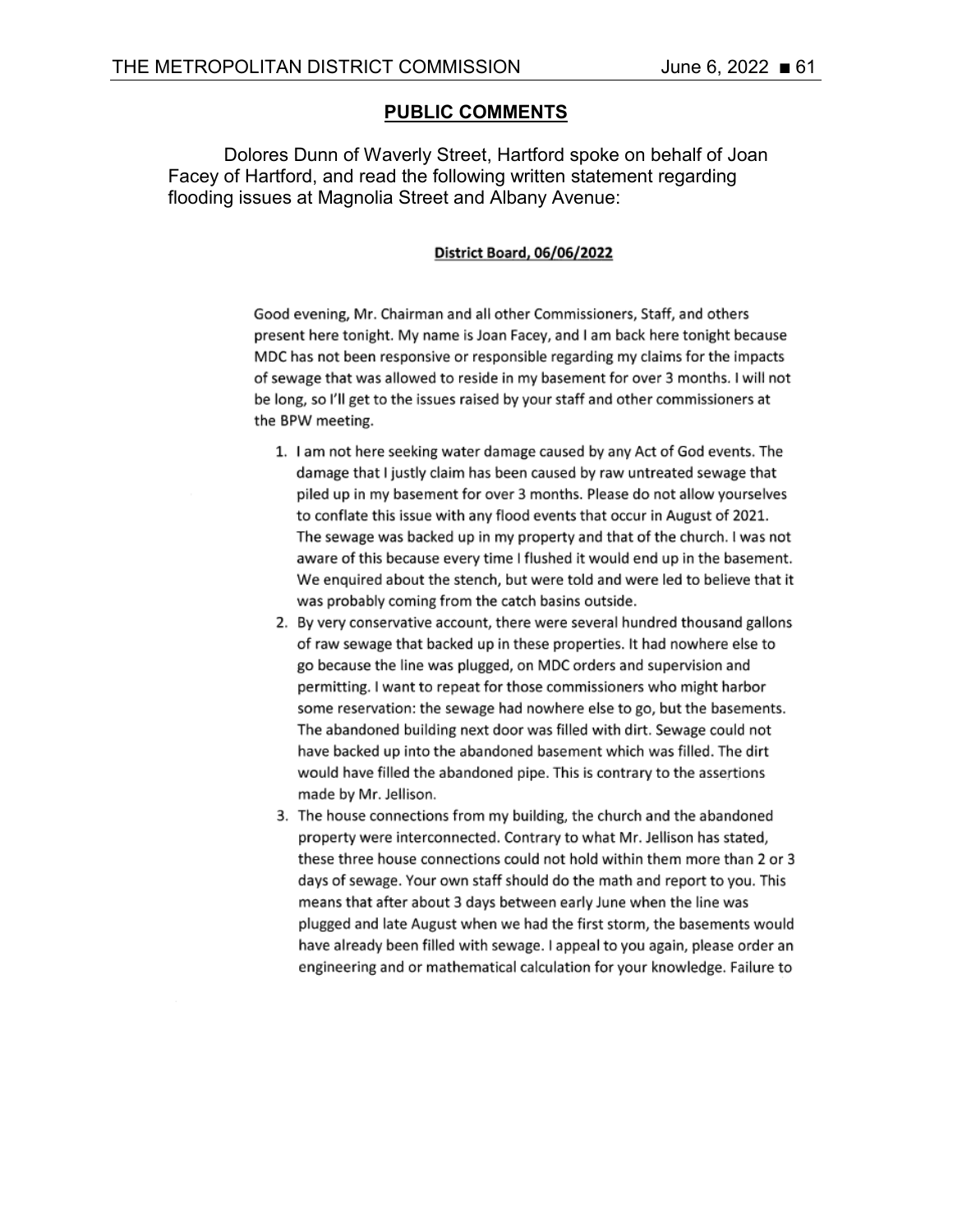do so would be a dereliction of duty. Your job is to find out the facts and hold staff accountable.

- 4. The August rains only compounded the matter. The basements could not receive any surcharge from the sewer system because they were physically blocked off by the plugging. Note, however, that consistent with the City of Hartford Ordinance, those properties had some rain leader still connected to the sewer system. This means that some rainwater would lead from the roof down some pipes and connect to the sewer house connection under the basement. Now, this is usually no problem, because even if the MDC main pipe is surcharged, the water would still get out as soon as that in the system has receded. That was the case with almost everybody else except us. The reason is that the lateral that served our properties was plugged.
- 5. Everything in our basements became contaminated. If anyone here finds it hard to figure out, let me put you to the test. How many here tonight would have accepted thousands of gallons of raw sewage in their basement for over 3 months and yet want to occupy or keep that property? It was so bad, that the City of Hartford evacuated the building! The problem is still there and the damage to health and property is increasing.
- 6. So, when you hear staff talking and even some commissioners expressing support for this notion of flooding under the door, off the roof, and Act of God, it is Nonsense.

In summary, I offer the following. My sewer house connection line was negligently plugged and my sewage and any roof run could not have discharged into MDC system. This is not an Act of God claim. This has nothing to do with the storms of August last year. The storms only compounded a very bad situation which was made worse by the fact that even after the stormwater receded, my basements could not have drained because the line was physically plugged. Mr. Jellison knows that. The sewage had nowhere else to go but into our basements. Only two open-ended points existed for the sewage to go: the church's, and my basements. The abandoned property could not, and was not a point of easy storage. Calculation shows that there were thousands of gallons of raw sewage that were stored in my basement for over 3 months causing immense harm to persons and property. I should be appropriately compensated!

#### **COMMISSIONERS COMMENTS AND QUESTIONS**

Commissioner Sweezy spoke regarding the Brainard Airport closures, and whether the MDC has taken a position on the airport closure.

Commissioner Gardow spoke regarding the 2006 South Meadows Development Plan and feels that the plan makes it appear that the MDC is in support of the airport closure.